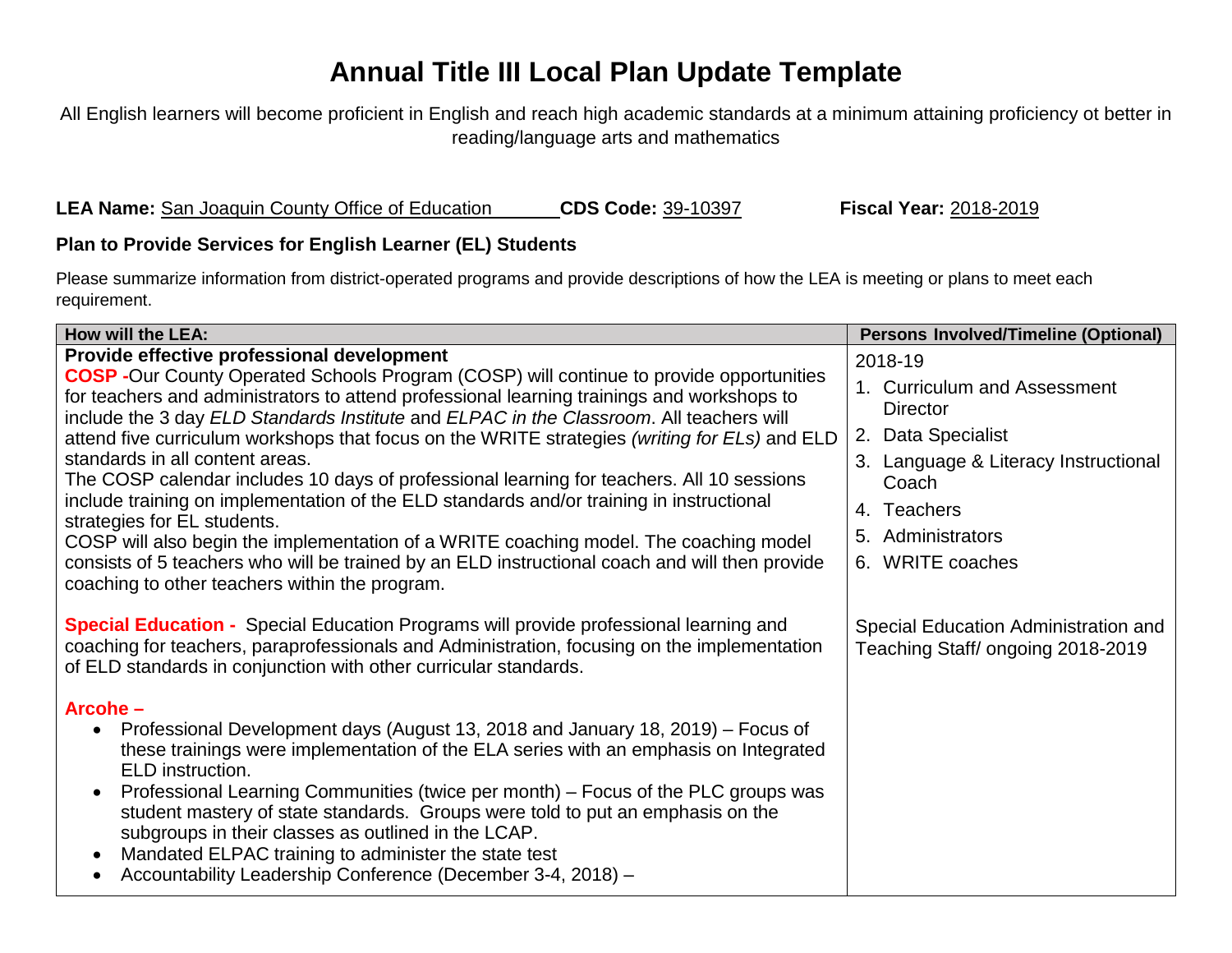| Superintendent/Principal attended the conference to gather information on the EL<br>Roadmap and EL Master Plan; information was shared with the EL Specialist for the<br>district.<br><b>Mark Twain -</b><br>MTUESD will provide sustained EL professional development for staff to deepen their<br>understanding of Integrated ELD and Designated ELD and the ELA/ELD Framework.                                                                                                                                                                                                                                                                                                                                                                                                                                                                                                                                                                                                                                                                                                                                                                                                                                                                                                                                                                                                                                                                                                                                                                                                                                                                                                                |                                                                                                                                                   |
|--------------------------------------------------------------------------------------------------------------------------------------------------------------------------------------------------------------------------------------------------------------------------------------------------------------------------------------------------------------------------------------------------------------------------------------------------------------------------------------------------------------------------------------------------------------------------------------------------------------------------------------------------------------------------------------------------------------------------------------------------------------------------------------------------------------------------------------------------------------------------------------------------------------------------------------------------------------------------------------------------------------------------------------------------------------------------------------------------------------------------------------------------------------------------------------------------------------------------------------------------------------------------------------------------------------------------------------------------------------------------------------------------------------------------------------------------------------------------------------------------------------------------------------------------------------------------------------------------------------------------------------------------------------------------------------------------|---------------------------------------------------------------------------------------------------------------------------------------------------|
| <b>Stallworth - The District provides a specialized program for language instruction; both</b><br>designated and integrated English language development that includes differentiated<br>instruction in English and Math to all English learners (EL). We support teachers and<br>teachers' aids through professional development to ensure their ability to understand and use<br>District-approved curricula, materials, and assessments.<br>The language development program aids in the instruction of English learners to accelerate<br>English language proficiency by focusing on foundational reading skills; disciplinary literacy;<br>and academic vocabulary and syntax, used to support EL students listening, speaking<br>reading and writing skills. Additionally, ELs, identified as needing intensive instruction, receive<br>supplemental instruction during the school day, one-on-one instruction, and/or in small<br>groups.<br>High-quality professional development for teachers and other staff is provided to enhance<br>their knowledge of effective, high-impact instructional strategies addressing English learner<br>needs. The professional development also deepens teachers' and paraprofessionals' skills in<br>delivering targeted instruction that increases students' English proficiency and achievement in<br>the core content areas. Collaborative planning time for teachers, addressing specific English<br>learner needs beyond the core instructional program and developing intensive interventions<br>and supports for these students, based on achievement data analysis and effective practice,<br>is a component of the professional development | Teacher/ELPAC Coordinator 11-6-<br>2018<br>Teacher/Bi-Lingual Instructional Aid<br>1-10-2019<br>Teacher/Bi-Lingual Instructional Aid<br>2-14-2010 |
| Implement effective programs and activities<br><b>COSP - COSP will partner with the SJCOE Language &amp; Literacy department to provide</b><br>instructional coaching to teachers related to EL strategies and ELD standards across the                                                                                                                                                                                                                                                                                                                                                                                                                                                                                                                                                                                                                                                                                                                                                                                                                                                                                                                                                                                                                                                                                                                                                                                                                                                                                                                                                                                                                                                          | 2018-19<br>1. Curriculum and Assessment                                                                                                           |
| curriculum.                                                                                                                                                                                                                                                                                                                                                                                                                                                                                                                                                                                                                                                                                                                                                                                                                                                                                                                                                                                                                                                                                                                                                                                                                                                                                                                                                                                                                                                                                                                                                                                                                                                                                      | <b>Director</b><br>2. Data Specialist                                                                                                             |
| COSP will continue the second year of WRITE implementation which includes a coaching<br>model. Administrators and teachers will actively participate in observations and lesson                                                                                                                                                                                                                                                                                                                                                                                                                                                                                                                                                                                                                                                                                                                                                                                                                                                                                                                                                                                                                                                                                                                                                                                                                                                                                                                                                                                                                                                                                                                  | 3. Language & Literacy Instructional<br>Coach                                                                                                     |
| studies to reflect on best practices.                                                                                                                                                                                                                                                                                                                                                                                                                                                                                                                                                                                                                                                                                                                                                                                                                                                                                                                                                                                                                                                                                                                                                                                                                                                                                                                                                                                                                                                                                                                                                                                                                                                            | 4. Teachers                                                                                                                                       |
| COSP will send a team to an Improvement Science workshop to develop a plan to better<br>serve EL students.                                                                                                                                                                                                                                                                                                                                                                                                                                                                                                                                                                                                                                                                                                                                                                                                                                                                                                                                                                                                                                                                                                                                                                                                                                                                                                                                                                                                                                                                                                                                                                                       | 5. Administrators<br>6. WRITE coaches                                                                                                             |
|                                                                                                                                                                                                                                                                                                                                                                                                                                                                                                                                                                                                                                                                                                                                                                                                                                                                                                                                                                                                                                                                                                                                                                                                                                                                                                                                                                                                                                                                                                                                                                                                                                                                                                  |                                                                                                                                                   |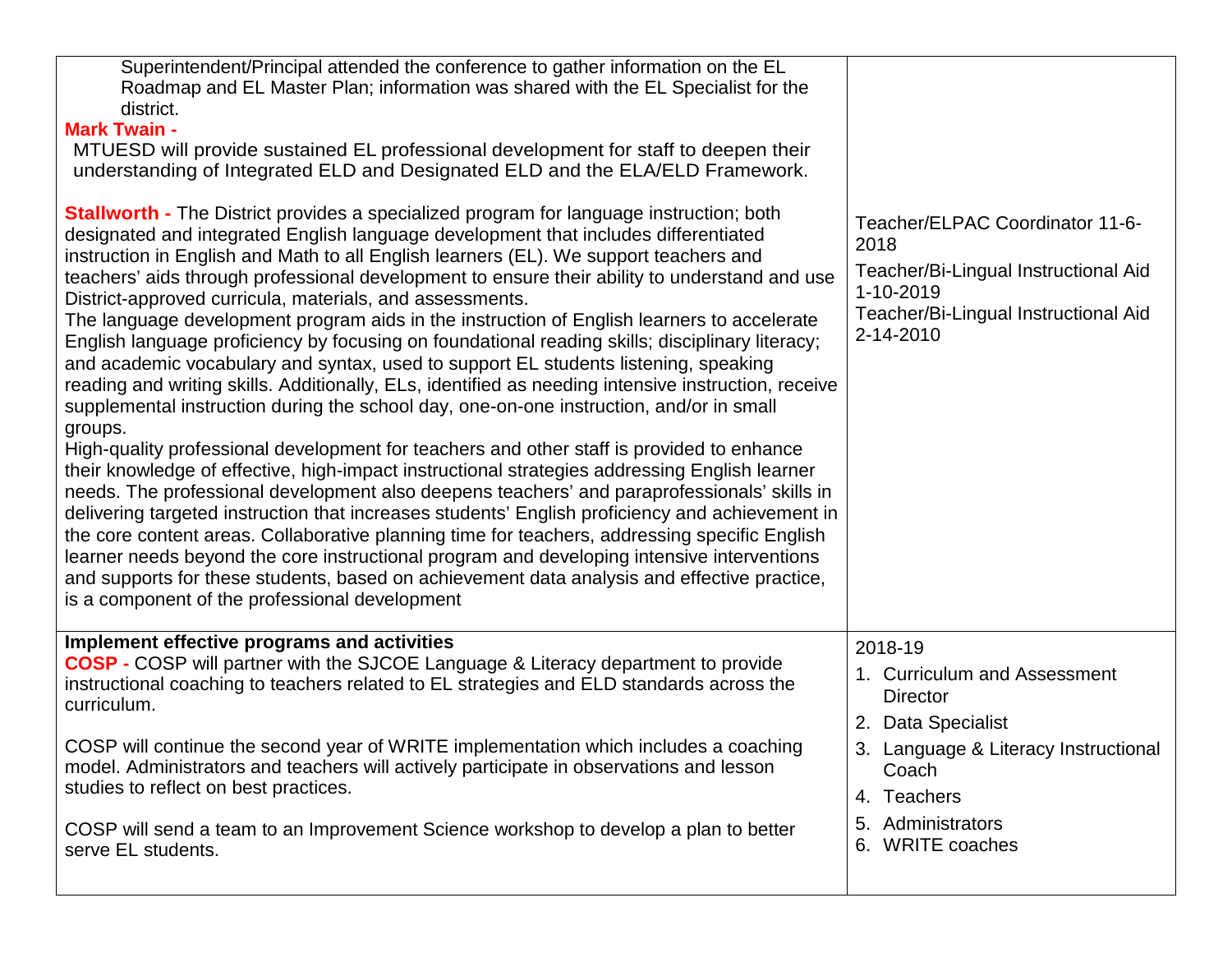| <b>Special Education - Supplement instructional support by utilizing Evidence Based Practices,</b><br>and tiers of support as identified in English learner's IEPs during the 2018-2019 school year.<br>Arcohe-<br>Utilize professional development days and early-release Wednesdays to provide<br>$\bullet$<br>focused training on Integrated EL Support<br>Contract with Imagine Learning for supplemental language support for EL students<br>$\bullet$<br>Use PLC time to plan for effective EL strategies in the core curriculum and later<br>$\bullet$<br>discuss their effectiveness after implementation<br>Mark Twain - The District will utilize sub-grant funds for a supplemental ELD support<br>teacher at Mark Twain Elementary and supplemental ELD instructional materials.<br>English learners will be given priority attendance to after school homework assistance.                                                                                              | Special Education Administration and<br>Teaching Staff/ ongoing 2018-2019                                                                                                                                                                          |
|--------------------------------------------------------------------------------------------------------------------------------------------------------------------------------------------------------------------------------------------------------------------------------------------------------------------------------------------------------------------------------------------------------------------------------------------------------------------------------------------------------------------------------------------------------------------------------------------------------------------------------------------------------------------------------------------------------------------------------------------------------------------------------------------------------------------------------------------------------------------------------------------------------------------------------------------------------------------------------------|----------------------------------------------------------------------------------------------------------------------------------------------------------------------------------------------------------------------------------------------------|
| <b>Stallworth - The District will implement small group, one-on-one services, along with a</b><br>supplemental reading program, Achieve3000, that address improving reading for EL<br>students. Student will be able to read stories in their native language and build their<br>comprehension skills by reading stories that align to their Lexile levels. Acheive 3000 is a<br>researched based reading program that is accompanied with an iLit supplemental programs<br>that help to boost English Language proficiency in and out of the classroom.                                                                                                                                                                                                                                                                                                                                                                                                                             | <b>Teachers/Instructional Aides</b><br>/Bi-Lingual Instructional Aid<br>2018-2019                                                                                                                                                                  |
| <b>Ensure English proficiency and academic achievement</b><br><b>COSP</b> - COSP will monitor all reclassified English language students for four years after<br>being reclassified. Through this monitoring process, teachers will analyze student data and<br>provide input and feedback for individual students.<br>Assessment results for EL students (ELPAC, CAASPP, Accucess, and PWA) will be<br>analyzed and reviewed at monthly region meetings. Teachers and administrators will<br>collaboratively work together to provide input and feedback about the results and determine<br>instructional next steps.<br>COSP teachers will have access to an ELD instructional coach.<br><b>Special Education - Designated and integrated ELD instruction is monitored by</b><br>Administration via regular walkthroughs and lesson plan reviews. Progress towards ELD will<br>be reviewed through progress towards their goals/objectives and assessment results on the<br>ELPAC. | 2018-19<br>1. Curriculum and Assessment<br><b>Director</b><br>2. Data Specialist<br>3. Language & Literacy Instructional<br>Coach<br>4. Teachers<br>5. Administrators<br>Special Education Administration and<br>Teaching Staff/ ongoing 2018-2019 |
| Arcohe-<br>EL Specialist provides designated ELD instruction to all students who have not<br>$\bullet$<br>reached English proficiency<br>Classroom teachers provide integrated ELD instruction throughout the day<br>Newcomers receive individualized instruction from EL specialist                                                                                                                                                                                                                                                                                                                                                                                                                                                                                                                                                                                                                                                                                                 |                                                                                                                                                                                                                                                    |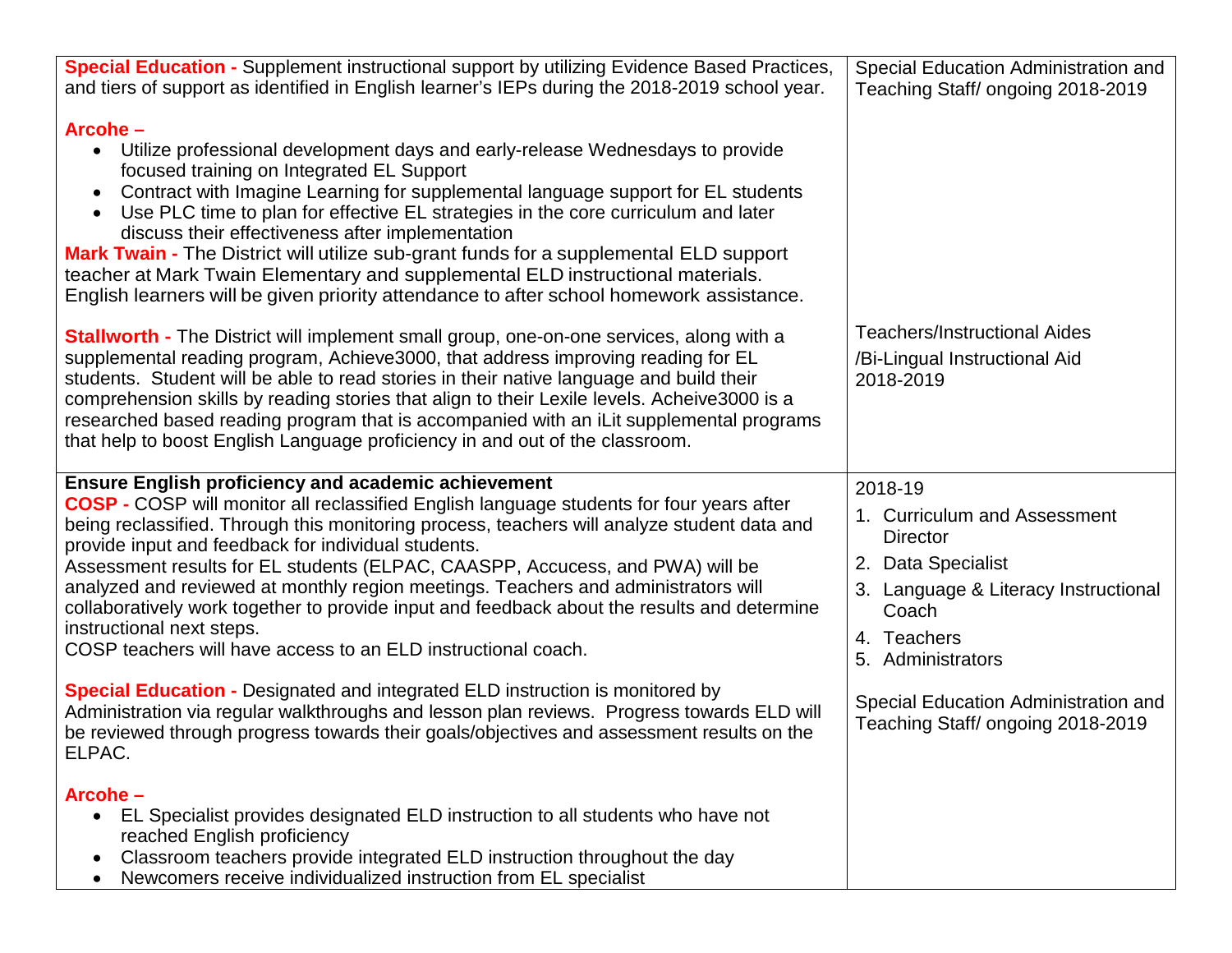| Bilingual aides are placed in the classrooms with the highest EL needs                                                                                                                                                                                                                                                                                                                                                                                                                                                                                                                                                                                                                                                                                                                                                                                                                                                                                                                                                     |                                                                                                                                                                                           |
|----------------------------------------------------------------------------------------------------------------------------------------------------------------------------------------------------------------------------------------------------------------------------------------------------------------------------------------------------------------------------------------------------------------------------------------------------------------------------------------------------------------------------------------------------------------------------------------------------------------------------------------------------------------------------------------------------------------------------------------------------------------------------------------------------------------------------------------------------------------------------------------------------------------------------------------------------------------------------------------------------------------------------|-------------------------------------------------------------------------------------------------------------------------------------------------------------------------------------------|
| Mark Twain - The District will monitor English proficiency and academic achievement<br>by examination of data collected from curriculum assessments, District benchmark<br>assessments, and state testing.<br>Teacher observations and parent feedback will also be utilized to monitor growth.<br>Instruction will then be adjusted based on these results.<br><b>Stallworth - To ensure English proficiency and academic achievement, EL students are</b>                                                                                                                                                                                                                                                                                                                                                                                                                                                                                                                                                                |                                                                                                                                                                                           |
| assessed at the beginning of the year, mid-year, and in Spring. Scores of academic<br>performances are analyzed from their MAP, iLit, Achieve3000, ELA and ELD assessments for<br>continual pursuance of performance growth in reading, speaking, listening and writing skills.                                                                                                                                                                                                                                                                                                                                                                                                                                                                                                                                                                                                                                                                                                                                            | Teachers/Instructional Aides/<br><b>Bi-Lingual Instructional Aid</b><br>2018-2019                                                                                                         |
| Promote parent, family, and community engagement in the education of English<br><b>learners</b><br><b>COSP</b> - COSP parent engagement specialists will be trained in a Latino Literacy workshop to<br>be able to provide English language support for students and their families beyond the school<br>day. The parent engagement specialists will also develop a series of workshops to re-engage<br>families with the educational community (college/career prep, gang awareness, drug and<br>alcohol abuse, community resources, etc.). All parents and families of EL students are invited<br>to attend the DELAC meetings held five times throughout the year and are encouraged to<br>provide feedback and suggestions to the current services being provided. Translators are<br>available at all meetings. Parents and families are asked to attend and participate in a<br>parent/teacher conference once a quarter. Parents and guardians are also invited to attend<br>reclassification celebration meetings. | 2018-19<br>1. Curriculum and Assessment<br><b>Director</b><br>2. Data Specialist<br>3. Teachers<br>4. Administrators<br>5. Parent Engagement specialists<br>6. Parents/guardians/families |
| <b>Special Education -</b> Special Education programs offer trainings to EL parents/guardians in<br>order to increase understanding of ELD. Parents are encouraged to be active members of the<br>Community Advisory Committee (CAC) to ensure the needs of EL students with special needs<br>are being addressed. Parents will actively participate in the IEP process, at least annually, to<br>gain further understanding of educational programs/services.                                                                                                                                                                                                                                                                                                                                                                                                                                                                                                                                                             | Special Education Administration and<br>Teaching Staff/ ongoing 2018-2019                                                                                                                 |
| Arcohe-<br>Provide classes for EL parents to learn English through Jump Into English<br>$\bullet$<br>Invite families to celebrate students who were RFEPed in a public ceremony<br>Utilize DELAC to promote school involvement<br>Update the district's English Learner Master Plan to outline the programs the district provides to<br>ELs.                                                                                                                                                                                                                                                                                                                                                                                                                                                                                                                                                                                                                                                                               |                                                                                                                                                                                           |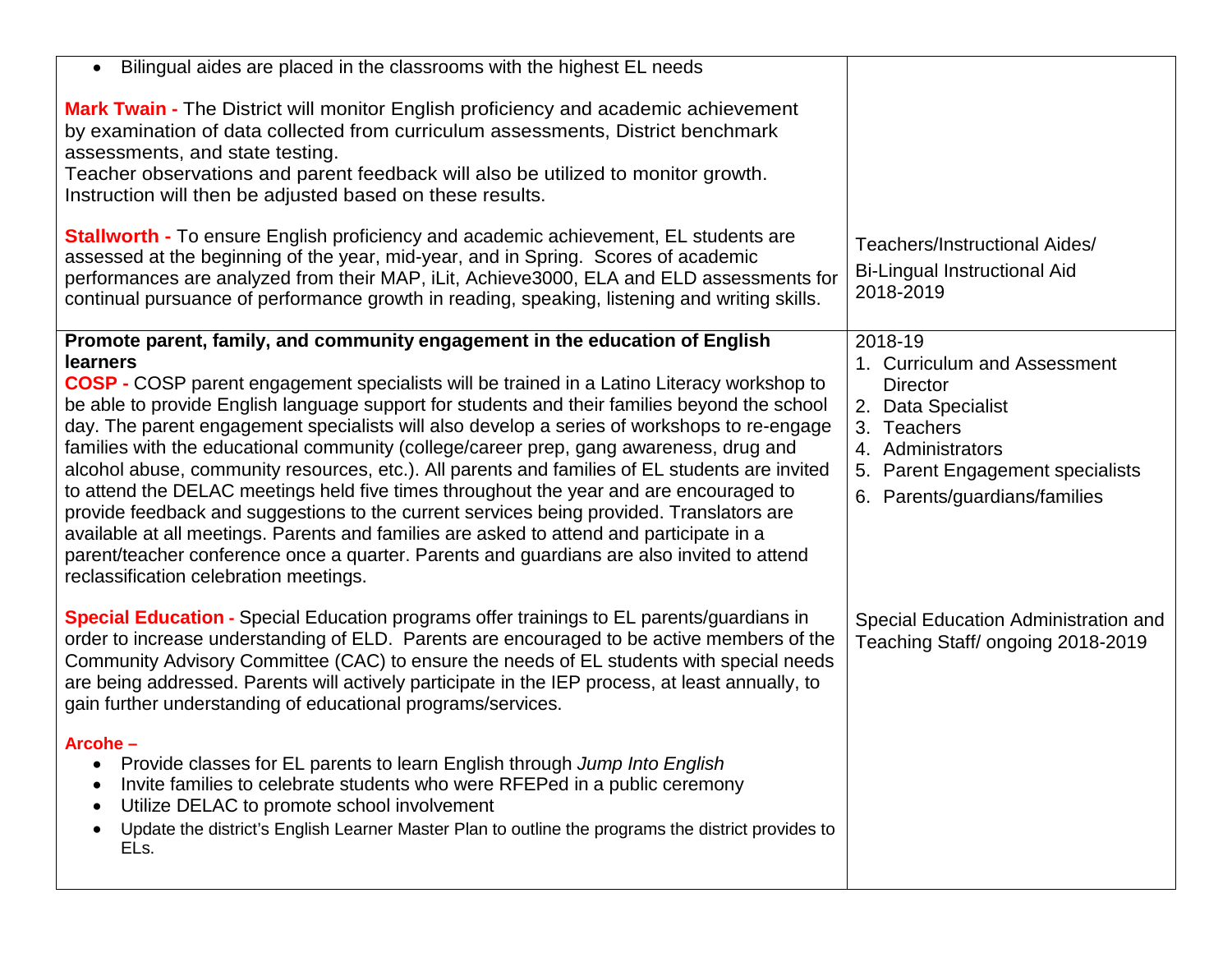| <b>Mark Twain -</b> The District will hold ELAC meetings on a regular basis and form a DELAC.<br>In addition, Parent Informational Meetings will be held at each school site a minimum of<br>once a trimester with translation services provided.                                                                                                                                                                                                                                                                                                                                                                                                                                                                                                                   |                                                           |
|---------------------------------------------------------------------------------------------------------------------------------------------------------------------------------------------------------------------------------------------------------------------------------------------------------------------------------------------------------------------------------------------------------------------------------------------------------------------------------------------------------------------------------------------------------------------------------------------------------------------------------------------------------------------------------------------------------------------------------------------------------------------|-----------------------------------------------------------|
| <b>Stallworth - The District is committed to equipping and empowering parents and other</b><br>stakeholders through its platform for supporting English Learners moving towards acquiring<br>English language proficiency and academic achievement in the core curricula.                                                                                                                                                                                                                                                                                                                                                                                                                                                                                           | <b>ELAC Committee/Parents/Teachers</b><br>/Administration |
| The District plans to provide community participation programs including family literacy and<br>training designed to help parents of English learners support their children's English language<br>acquisition and achievement in core content areas. Parental and community input via surveys<br>will be used to inform the selection of topics and delivery modes. Per parent request, training<br>to help parents to address the social emotional needs of their children: specifically, those<br>affecting newcomers and students not proficient in English and struggling in school. The<br>curricula will be designed and delivered by a teacher on special assignment in collaboration<br>with parent mentors. Training will be provided at the school site. |                                                           |

## **Other Authorized Activities**

LEAs receiving or planning to receive Title III EL funding may include authorized activities.\*

\*Please see the California Department of Education Title III Authorized Cost web page [\(https://www.cde.ca.gov/sp/el/t3/authorizedcosts.asp\)](https://www.cde.ca.gov/sp/el/t3/authorizedcosts.asp) for a list of authorized EL activities.

| <b>Describe all authorized activities chosen by LEA relating to:</b> Supplementary services as part of the                                                                                                                                         | <b>Persons Involved/Timeline</b>                                                                                                                                           |
|----------------------------------------------------------------------------------------------------------------------------------------------------------------------------------------------------------------------------------------------------|----------------------------------------------------------------------------------------------------------------------------------------------------------------------------|
| language instruction program for English learners.                                                                                                                                                                                                 | (Optional)                                                                                                                                                                 |
| <b>COSP</b> - COSP will continue to implement the WRITE program across all content areas. The<br>WRITE program is a supplemental curriculum approach that includes EL strategies and<br>encourages and promotes literacy across all content areas. | 2018-19<br>1. Curriculum and Assessment<br><b>Director</b><br>2. Language & Literacy<br><b>Instructional Coach</b><br>3. Teachers<br>4. Administrators<br>5. WRITE coaches |
| <b>Special Education -</b> Mentors providing supplemental ELD coaching to new teachers                                                                                                                                                             | <b>Special Education Administration</b>                                                                                                                                    |
| Supplemental ELD materials and supplies                                                                                                                                                                                                            | and Teaching Staff/ ongoing 2018-                                                                                                                                          |
| Supplemental Professional Bilingual Support                                                                                                                                                                                                        | 2019                                                                                                                                                                       |